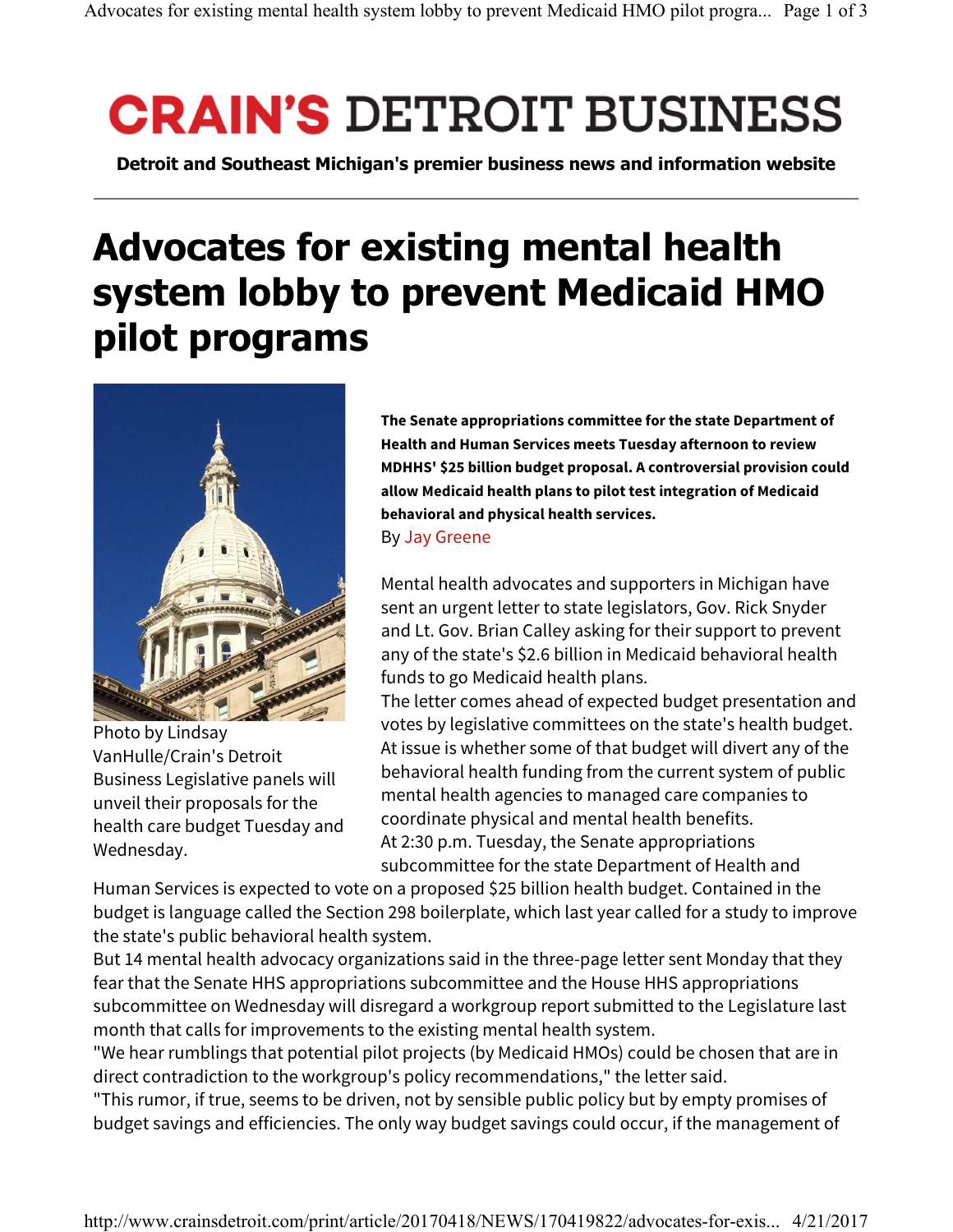this system was transferred to private insurance companies would be through reductions in services, the imposition of access barriers, or reductions in payments to providers." Contacted by Crain's, Calley said he could not comment before he has seen the proposed HHS budget.

The 14 advocacy groups believe adding a larger role for managed care would negate the more than 100 hours the Section 298 workgroup spent to develop the final report to the Legislature. The advocacy groups include the Michigan Association of Community Mental Health Boards, Arc Michigan, Michigan Protection and Advocacy Services, the Mental Health Association of Michigan, the National Alliance on Mental Illness and the Michigan Catholic Conference.

Dominick Pallone, executive director of the Michigan Association of Health Plans, said Tuesday he is still in the dark about what the legislative committees would do about Section 298, although he said there is some suggestions that the Senate committee could ask HHS to call for more financial integration of behavioral and physical health services.

"I saw language floating around ... that is more permissive" to allow the MDHHS to develop more financial and clinical integration, said Pallone, adding that legislators are questioning whether the state should be doing more to integrate the financial structure of the dual programs.

Early last year, Michigan's 11 Medicaid health plans, led by MAHP, were able to convince Gov. Rick Snyder to seriously look at combining the \$9 billion Medicaid physical health budget with the \$2.6 billion behavioral health budget and allow the Medicaid HMOs to manage the care, starting Oct. 1. After mental health advocates objected, a workgroup was formed to look at how best to manage the twin systems going forward. The final Section 298 Workgroup report was delivered to the Legislature, but several legislators, including Sen. Mike Shirkey, chair of the Senate health policy committee, have questioned whether health plans should have a greater role than the report advocates.

"We're about to get our first look at legislative thinking on this issue for (fiscal 2018)," Kevin Fischer, executive director of the National Alliance on Mental Illness, Michigan, said in a statement. "We know the (Medicaid health plans) have been lobbying legislators hard. If the Legislature ultimately decides it wants to help these entities make more money at the expense of our constituents, we will do everything we can to prevent that."

The advocates' letter says Medicaid HMOs have had two opportunities to prove they can manage behavioral health services. First, Medicaid HMOs have been paid the past 20 years to administer mild and moderate psychiatric and psychotherapy services for Medicaid enrollees.

"In communities across the state, Medicaid enrollees point to the inability to gain access to this benefit due to the fact that the health plans have few, if any, psychiatrists and psychotherapists who will take new Medicaid patients," said the letter, adding that long waits for appointments are common.

Pallone said the advocacy letter contains misleading complaints about Medicaid health plans. He said the Medicaid health plans must meet network adequacy requirements for both psychiatric and primary care providers.

"We can't be contracting with the state if we do not meet network adequacy. The state monitors us," he said. "I would argue that our networks are adequate (for psychiatrists). I have heard denial of care and a wait list on the behavioral health side."

Pallone said Medicaid health plans would expand psychiatric care if they managed behavioral health dollars because they would contract with community mental health agencies and other mental health providers.